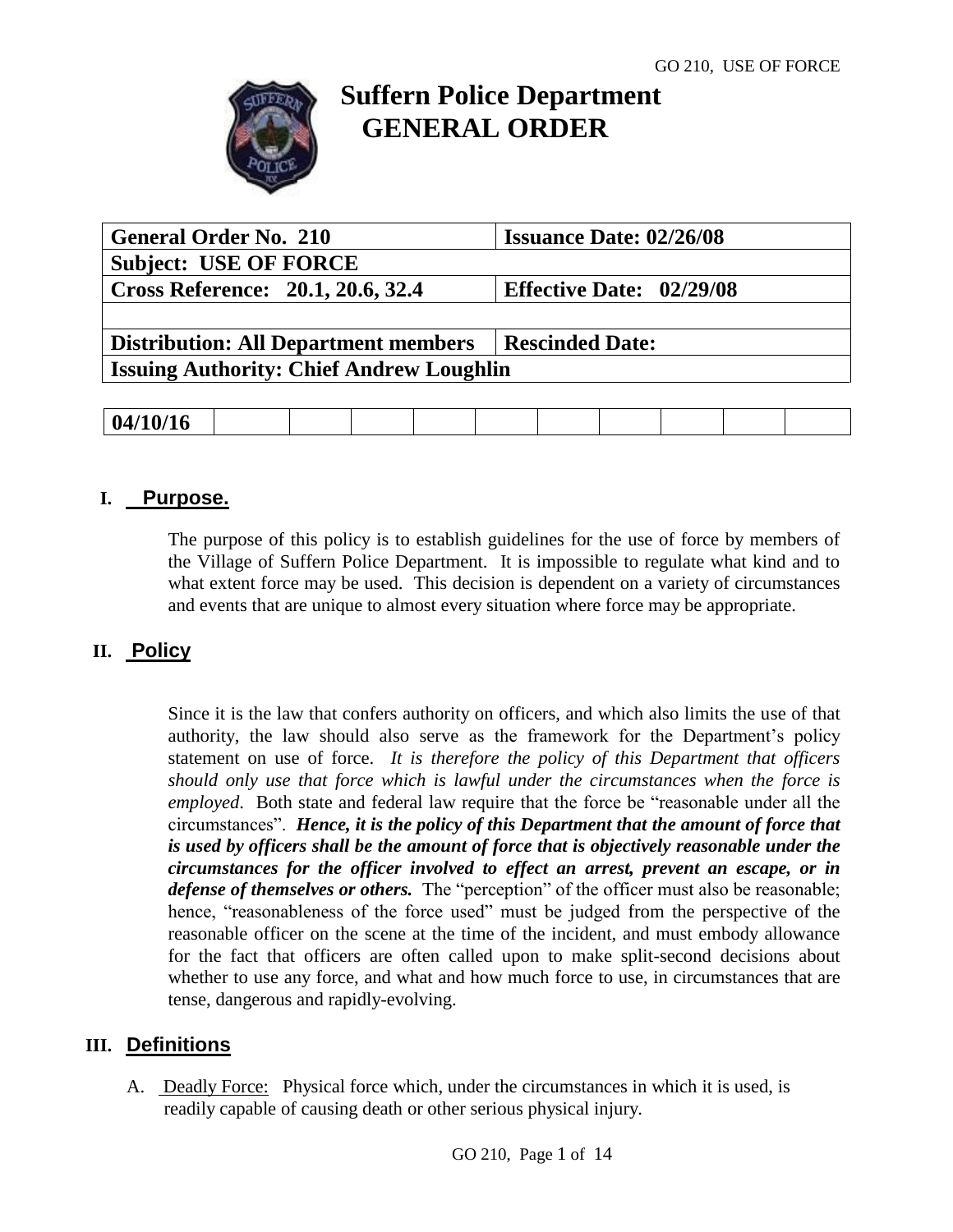- B. Non-deadly Force: Force which is not intended to cause death or serious physical injury. The use of a baton or similar objects normally is non-deadly force, but their use may constitute deadly force, depending on the manner of use and other circumstances.
- C. Reasonably Necessary: An action or response which is reasonable given the circumstances present at the time and which is necessary to accomplish a lawful objective.
- D. Physical Injury: Impairment of physical condition or substantial pain.
- E. Serious Physical Injury: An injury that creates a substantial risk of death, or which causes death or serious and protracted disfigurement, protracted impairment of health or protracted loss or impairment of the function of any bodily organ.
- F. Excessive Force. Any force which is not reasonably necessary.
- G. Objective Reasonableness. An objective standard used to judge an officer's actions. Under this standard, a particular application of force must be judged through the perspective of a reasonable officer facing the same set of circumstances, without the benefit of 20/20 hindsight, and be based on the totality of the facts that are known to that officer at the time that the force was used.

# **IV. General**

- A. Since no policy can realistically predict every possible situation, an officer might encounter in the field, it is recognized that each officer must be entrusted with wellreasoned discretion in determining the appropriate use of force in each incident. While it is the ultimate objective of every law enforcement encounter to minimize injury to everyone involved, nothing in this policy requires an officer to actually sustain or unreasonably risk physical injury before applying reasonable force to effect arrest, overcome resistance or prevent escape.
- B. An application of force by a member of this Department must be judged by the "objective reasonableness" standard. The use of force equation must take into consideration the following factors and any others relevant to the reasonableness of the officer's response:
	- The conduct of the individual being confronted (as reasonably perceived by the officer at the time).
	- Officer/subject factors (age, size, relative strength, skill level, injury/exhaustion, number of officers vs. subjects).
	- Influence of drug/alcohol or mental capacity.
	- Presence of or proximity to weapons (including any object that could be used to inflict injury or death).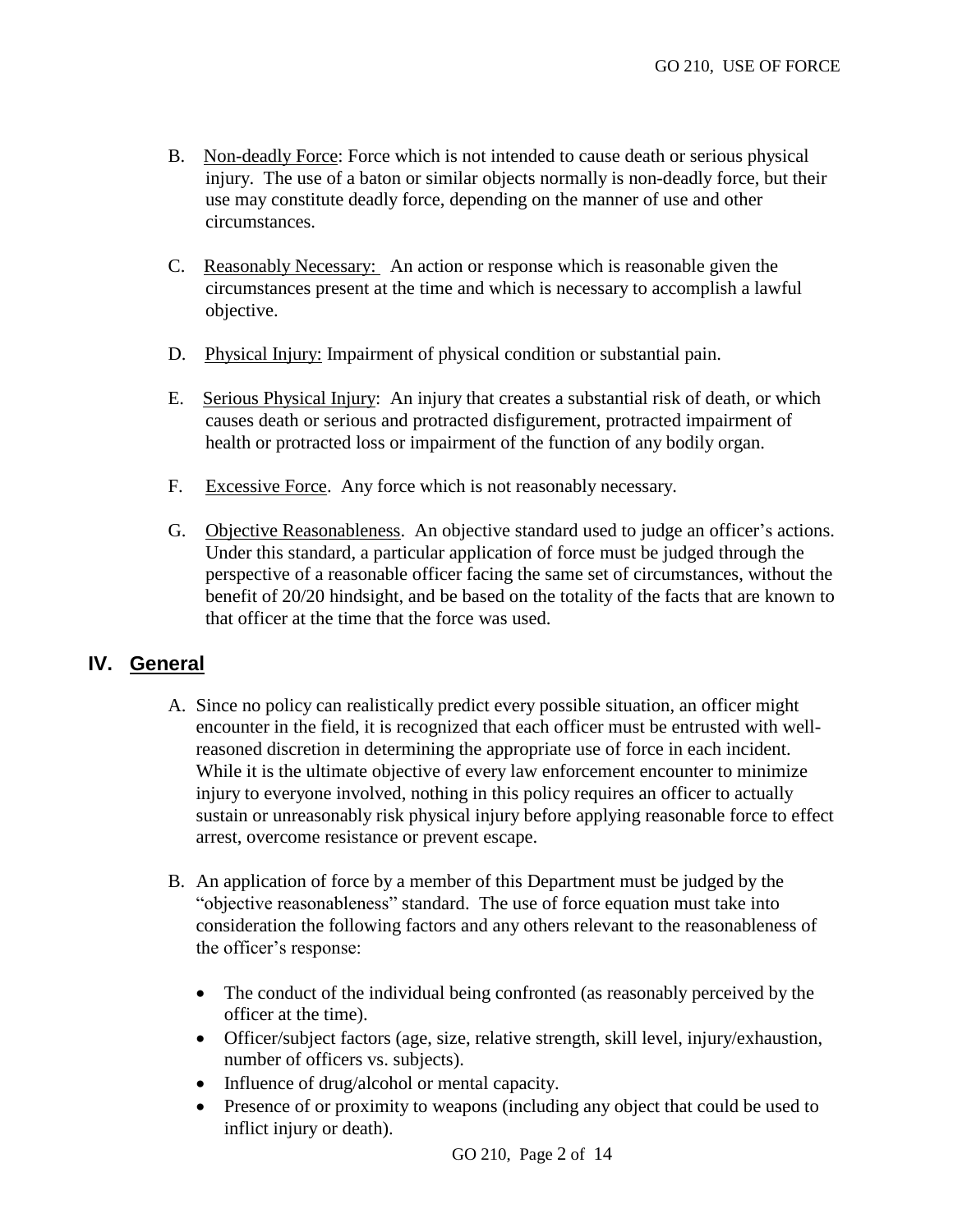- Availability of other options (what resources are reasonable available to the officer under the circumstances).
- Seriousness of the suspected offense or reason for contact with the individual.
- Training and experience of the officer.
- Potential for injury to citizens, officers and suspect.
- Risk of escape.
- Relative timing of events, i.e. was the officer required to really make a "splitsecond" decision, or, was there time for reflection and planning?
- The existence, and effect upon the officer, of psychological and physiological phenomena that frequently occur in sudden, violent or deadly encounters, such as fear, visual and auditory distortion or exclusion, "tunneling", memory and sequencing distortion, time distortion and many others.
- Other exigent circumstances.

# **V. Specific Regulations and Application**

#### **A. Deadly Force**

- Deadly Force may be used by an officer to protect themselves or another person from what the officer reasonably believes is an imminent threat of serious physical injury or death.
- 2. Deadly Force may be used to apprehend a fleeing felon if all other means of effecting an arrest have been exhausted and the officer has probable cause to believe the suspect has committed a felony involving the infliction or threat of serious physical injury or death; and, the officer reasonably believes that the suspect **poses an imminent threat of serious physical injury to the officer or to others.** The United States Supreme Court ruled in the 1985 case of Tennessee v. Garner, and recognizing constitutional authority for the use of deadly force to prevent escape and providing a two-prong test to guide the exercise of that authority:
	- First, an officer must have probable cause to believe that the fleeing felon is dangerous; and secondly,
	- the use of deadly force must be necessary to effect the arrest.
- Deadly force shall not be employed to apprehend a fleeing misdemeanant.
- In effecting any lawful arrest, or while taking a mentally disturbed person into custody under the Mental Hygiene Law, only that amount of force reasonably necessary to ensure safe custody to overcome resistance to arrest is justified. If during the course of a lawful arrest or custodial situation, officers are met with resistance to the extent that the officer reasonably believes that death or serious physical injury will occur to the officer or any other person, the use of deadly force to overcome such resistance is reasonably necessary.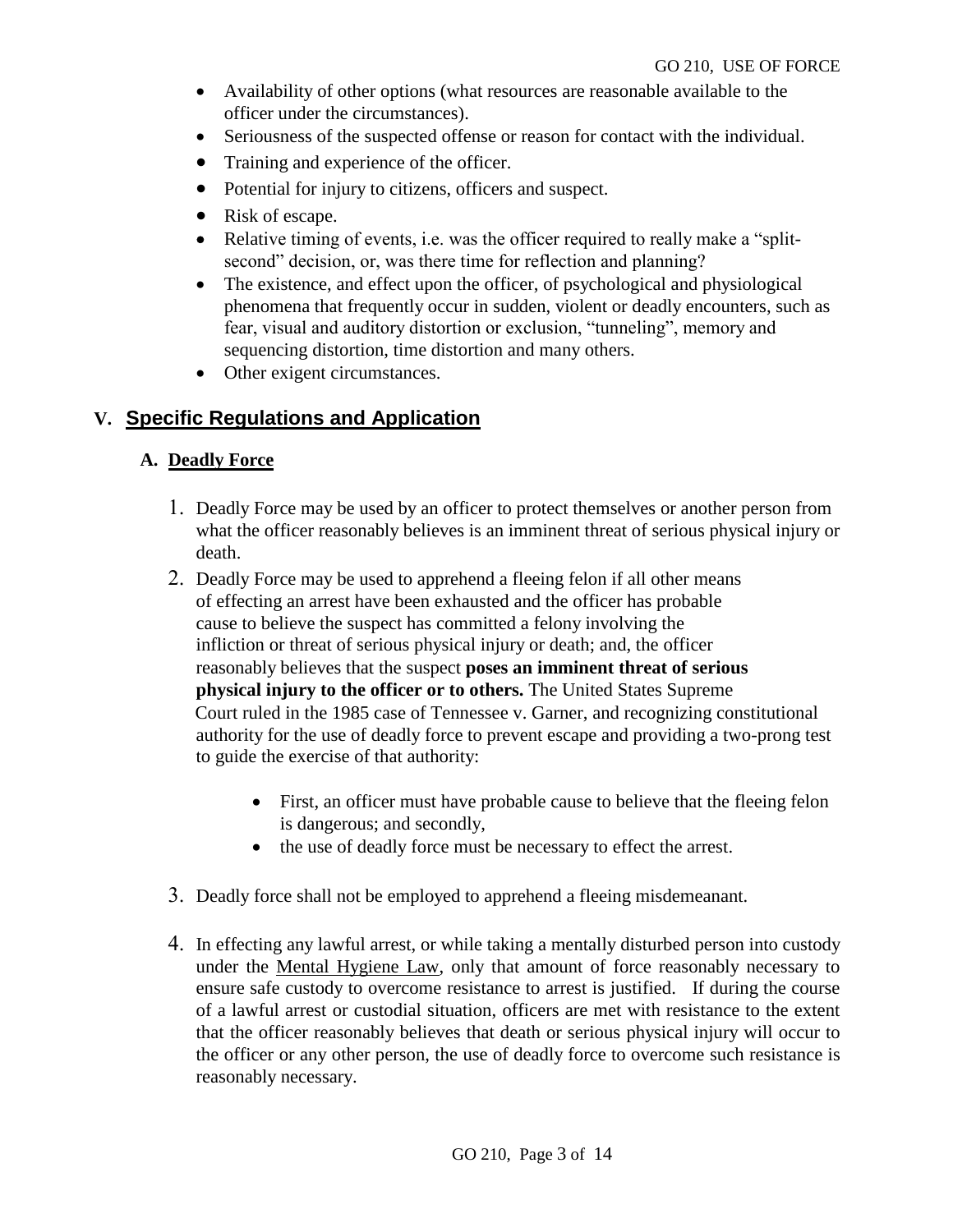- 5. In any situation where an officer is otherwise acting lawfully, the use of deadly force is justified in the defense of the officer's life or a citizen's life whenever the officer reasonably believes that deadly force is necessary to prevent or terminate deadly force directed toward him/her or another person. In any situation where an officer is otherwise justified in using deadly force, the officer shall not use deadly force recklessly or in any place or under any circumstances where injury or death to an innocent bystander is likely.
- Any use of force, which is not reasonably necessary in view of the circumstances confronting the officer, is prohibited.
- When feasible, officers shall give the verbal warning, "**Police, don't move!",** prior to using deadly force involving use of a firearm.
- 8. Shooting at or from a moving vehicle shall be avoided except to defend an officer's or citizen's life or protect them from serious physical injury or when the escape of a felon will pose an imminent threat of death or serious physical injury to an officer or other person and in accordance with 210.5.A.4 above. The safety of residents and innocent bystanders is of paramount importance.
- 9. Officers shall exercise caution at all times in handling and displaying firearms in any place, whether public or private. Except for official purposes such as training, inspecting, securing or cleaning, firearms shall not be handled or displayed. Firearms, whether loaded or unloaded, shall not be aimed at any person except as necessary in the line of duty. Any use of a firearm must be reasonable, necessary, and in strict accord with department policy.
- 10. The accidental discharge of a firearm, on duty or off duty, NOT RESULTING IN DEATH OR INJURY TO ANY PERSON, shall be immediately reported to the employee's squad/division commander and the Staff Duty Officer. Investigations of such incidents will usually be conducted by an on-duty supervisor. The investigating supervisor shall document the findings in a memorandum to be concluded before the supervisor's next scheduled day off and forwarded to the Chief of Police.
- 11. Choke Holds. Choke holds are not authorized and shall not be applied intentionally, unless the use of deadly physical force would be authorized under the law **AND** officers reasonably believe there is an imminent threat of serious physical injury or death to an officer or other person, and that the application of a chokehold is the only reasonable means of protecting an officer and/or another person.

# B. **Non-Deadly Use of Force**

- 1. In general terms, non-deadly force may be used by officers only when that force is reasonably believed to be necessary:
	- a. To prevent escape from lawful custody, to effect a lawful arrest or detention, or in defense of one's self or others.

GO 210, Page 4 of 14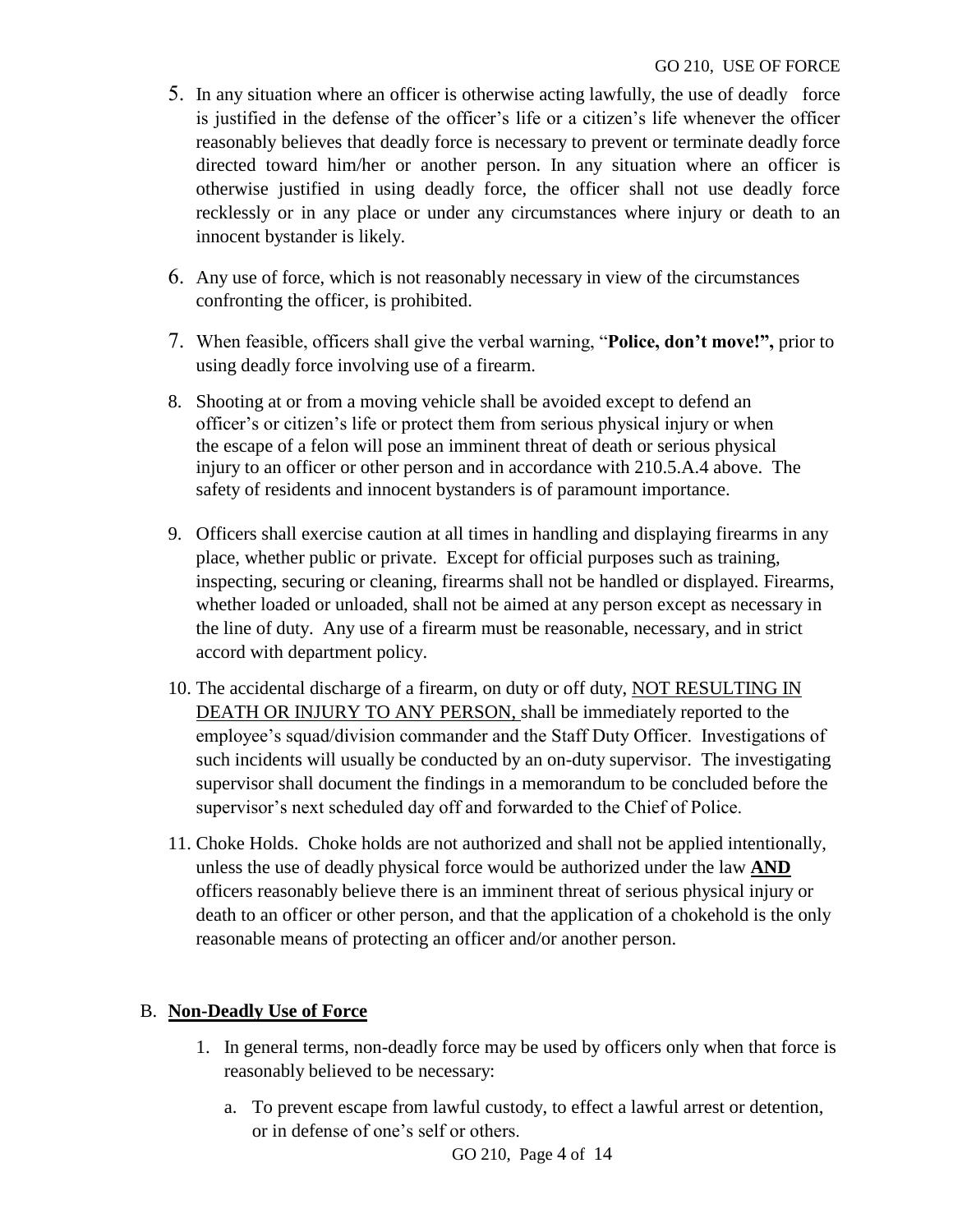- 2. Under the 4th Amendment, a police officer may use only such force as is "objectively reasonable" under the circumstances. The reasonableness of a particular use of force must be judged from the perspective of a reasonable officer on the scene.
- 3. There are a number of factors (situations) officers have to consider when evaluating the use of force:
	- a. The severity of the crime committed or circumstance;
	- b. The level and immediacy of threat or resistance posed by the suspect;
	- c. The degree to which the suspect resists arrest or detention and the risk or attempt of the suspect to escape;
	- d. The potential for injury to citizens, officers, and suspects;
	- e. The knowledge, training, and experience of the officer;
	- f. Officer/subject considerations such as age, size, relative strength, skill level, injury or exhaustion, and the number of officers or subjects;
	- g. Other environmental conditions or exigent circumstances.
- 4. Due to the potential dangers associated with an accidental discharge, using a firearm as a striking instrument shall be avoided except as a last resort. Handcuffed prisoners resisting arrest or assaulting officers present unique use of force decisions for law enforcement officers. Officers may use only that amount of force reasonably necessary to ensure safe custody or overcome resistance to a lawful arrest.
- 5. The "totality of the circumstances including time" will influence the kind and extent of force used by an officer whenever force is deemed appropriate.
- 6. Officers may use the force reasonably necessary, such as moderate pressure to stop, turn or guide a subject, to conduct an investigative stop without converting the stop into an arrest. Increased levels of force may be used if it is reasonable under the circumstances confronting the officer.

#### C. **Oleoresin Capsicum (OC Dispenser.)**

**1.** Only those OC dispensers issued by the Village of Suffern Police Department shall be used by department employees.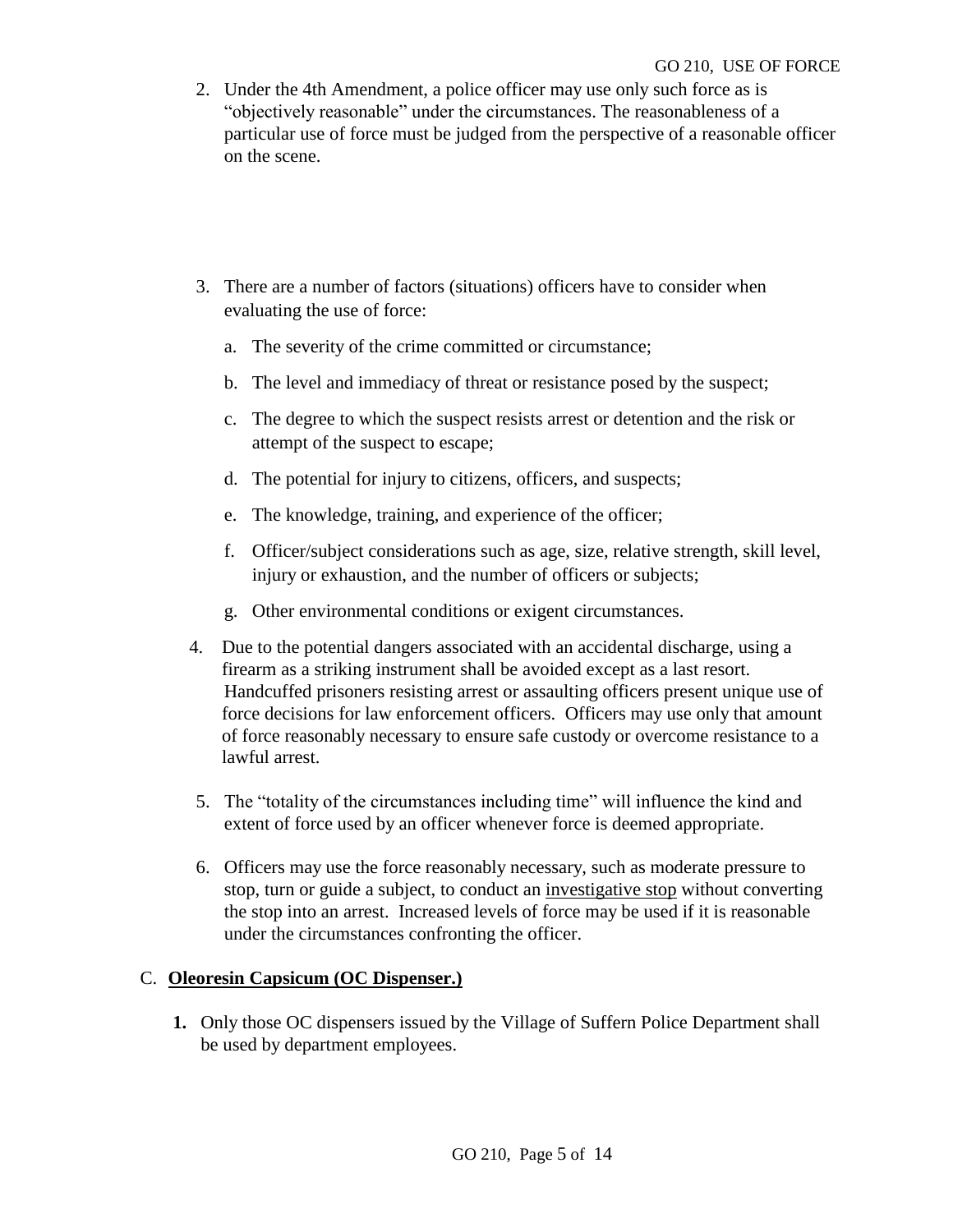- **2.** Only those officers who have completed Departmental training related to the use of Oleoresin Capsicum (O.C.) shall be authorized to carry and or use OC Spray while on duty.
- **3.** Officers certified to use OC Spray shall use only that chemical which is approved and issued by the Department while on duty.
- **4.** OC Spray may be used when a member reasonably believes it is necessary to effect an arrest of a resisting suspect, for self-defense or defense of another from unlawful force, or to take a resisting EDP or mentally ill person into custody.
- **5.** O.C. pepper spray may be used in arrest or custodial restraint situations where physical presence and/or verbal commands have not been effective in overcoming physical resistance. When consistent with personal safety, a verbal warning should be given before using pepper spray against an unarmed subject.
- 6. OC pepper spray shall not be used on suspects who passively resist arrest. (e.g., going limp, offers no physical resistance).
- 7. The Oleoresin Capsicum (OC) dispensers should be directed at the subject's face. Due to the flammable carrier for the OC it shall not be knowingly discharged in the direction of and/or within range of open flames or sparks.
- OC may be used when it is reasonably necessary to effect a lawful arrest or mental custody situation, overcome resistance to a lawful arrest or mental custody situation, to defend an officer or other person from assault, or to prevent escape from lawful custody.
- 9. Officers are responsible for decontaminating subjects in their custody who have been exposed to OC. Personal security should be established in a safe area, and subjects must be physically controlled prior to undertaking decontamination procedures.
- 10. Officers may decontaminate a subject by rinsing the affected area with water. The water should be poured over the bridge of the nose so that it floods both eyes. EMS personnel may be requested to assist in decontamination. Particular care should be given to those persons wearing contact lenses.
- 11. Subjects who are very obese or have bronchitis, asthma, emphysema or similar respiratory disease shall be decontaminated by EMS personnel. This will allow time for EMS personnel to monitor the subject for any adverse reaction to the OC.
- 12. Officers shall ensure that subject exposed to OC, especially very obese individuals, are restrained or transported in a manner which does not constrict their body position. Obese persons are at greater risk for respiratory problems than the average person. Pepper spray devices may be used in the following situations that would justify the use of physical force:
	- a. Assault on a police officer or any other person.

GO 210, Page 6 of 14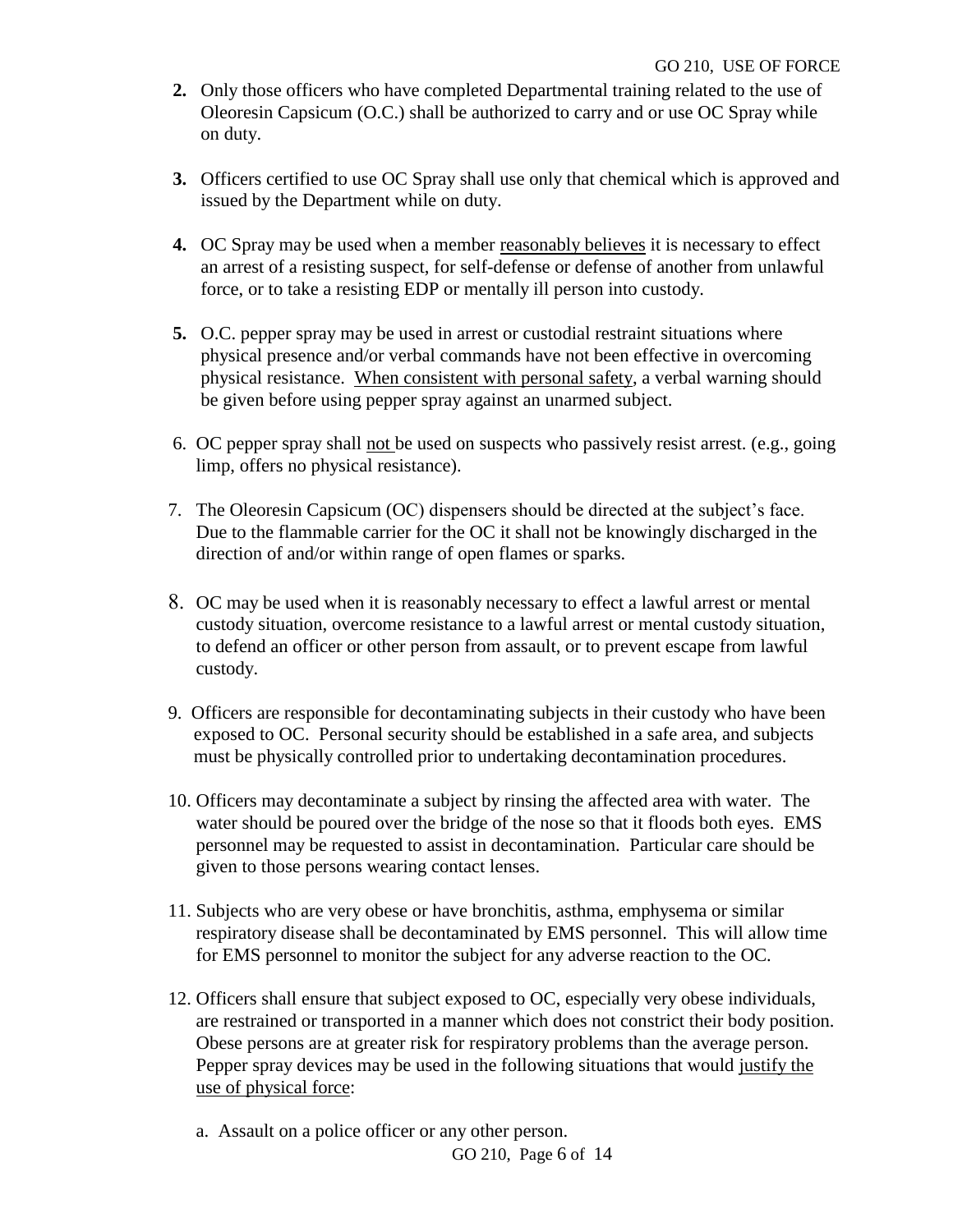- b. Physical threat against a police officer or other person actually present and an officer reasonably believes it is necessary to prevent an imminent assault.
- c. Resisting arrest by using physical force to prevent an officer from effecting custody.
- d. Fleeing or attempting to flee from arrest or custody.
- 13. OC pepper spray may also be used effectively in controlling dangerous animals, to deter attack and prevent injury to all persons and other animals present. OC pepper spray should be considered as an initial defense against vicious dogs. Firearms should only be used as a last resort.
- 14. Injuries received due to the use of OC, beyond simple decontamination, shall be documented in accordance with **Reporting Use of Force [GO 212].**

*Refusal of offers for decontamination shall be noted in the related incident report.* 

**D**. **Asp, Baton, etc.**. (Impact Weapons)

Impact Weapons shall be issued or approved in accordance with **[GO 111], Weapons, Ammunition and Tools.** Operational Procedures:

- 1. Impact weapons may be used to strike the subject in designated target areas of the body; i.e., torso, legs, arms. Intentional strikes to the subject's head, kidneys, neck or groin shall be avoided, whenever possible.
- 2 Impact weapons may be used as a lever to induce sufficient pressure to cause the subject to cease aggressive action. Utilization of an impact weapon or flashlight in a manner constituting a choke hold is prohibited except when officers reasonably believe there is an imminent threat of serious physical injury or death to an officer or other person, and that it is the only reasonable means of protecting an officer and/or another person.

#### **E. Taser**

- 1. The use of tasers (Conducted Energy Weapon) will be consistent with the Department's existing physical force policy. Further it will be the policy of the Suffern Police Department that in all cases, the use of force shall be limited to that which is reasonably necessary to carry out authorized duties.
- 2. Taser devices shall be considered Department equipment for the purpose of all existing policies/procedures governing the care, maintenance and recording and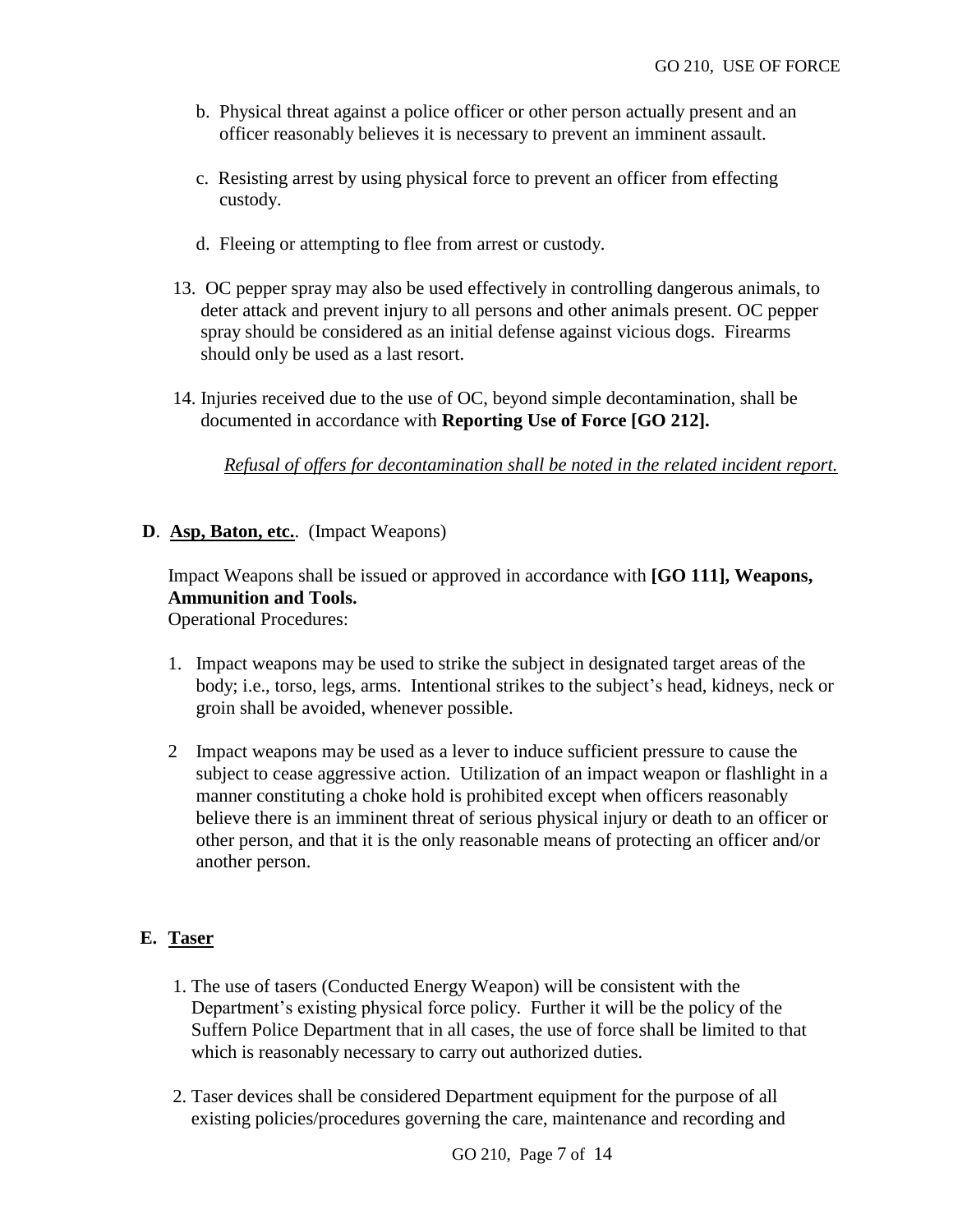inspection of Department equipment.

- 3. The following guidelines will be observed whenever the Taser is used.
	- a. The Taser is deployed as an additional tool and is not intended to replace firearms. The Taser may be used to control dangerous and violent subjects when deadly physical force does not appear to be justified and/or other attempts to subdue the subject by other conventional tactics have been, or will likely be, ineffective in the situation, or there is reasonable expectation that it will be unsafe for officers to approach within contact range of the subject.
	- b. The Taser shall be issued to and used only by officers who have completed the taser training program.
	- c. Officers carrying the Taser shall carry the device in an issued holster on their weak side.
	- d. Officers carrying the Taser on-duty shall be responsible to ensure the device is charged and all components are fully operational.
	- e. The Taser can be used at a distance up to 25 feet, however, the optimum distance is 7-10 feet. The device is equipped with both laser and fixed sight.
	- f. When feasible, before discharging the Taser, officer should make every reasonable effort to inform other officers involved in the incident that a non-lethal weapon is being discharged by using the code word "TASER."
	- g. The Taser shall be aimed in a manner to attempt to "split the beltline" with the Taser probes. Ideally, officers should attempt to achieve one probe strike above the beltline of the subject and one probe strike below the beltline, in the area of the upper leg. This may not always be possible due to the actions of the subject and/or the fluidity of the situation, but the lower torso and legs when the subject is facing the officer, or the subject's back if the subject is turned away from the officer are the preferred targeting areas. The device should not be deliberately aimed at the face, neck or groin area.
	- h. The Taser shall not be utilized on elderly subjects, children or known pregnant women unless deemed necessary by the Patrol Supervisor or OIC.
	- i. The Taser may also be used in "touch" or "drive stun" mode, to make physical contact with a subject and deliver energy.
	- j. The Taser may be deployed multiple times on the same subject if the officer reasonably believes the use necessary to take the suspect into custody.
		- Caution should be used to avoid repeated, extended, or continuous exposures beyond 15 seconds absent reasonably perceived immediate threat and increased justification.

GO 210, Page 8 of 14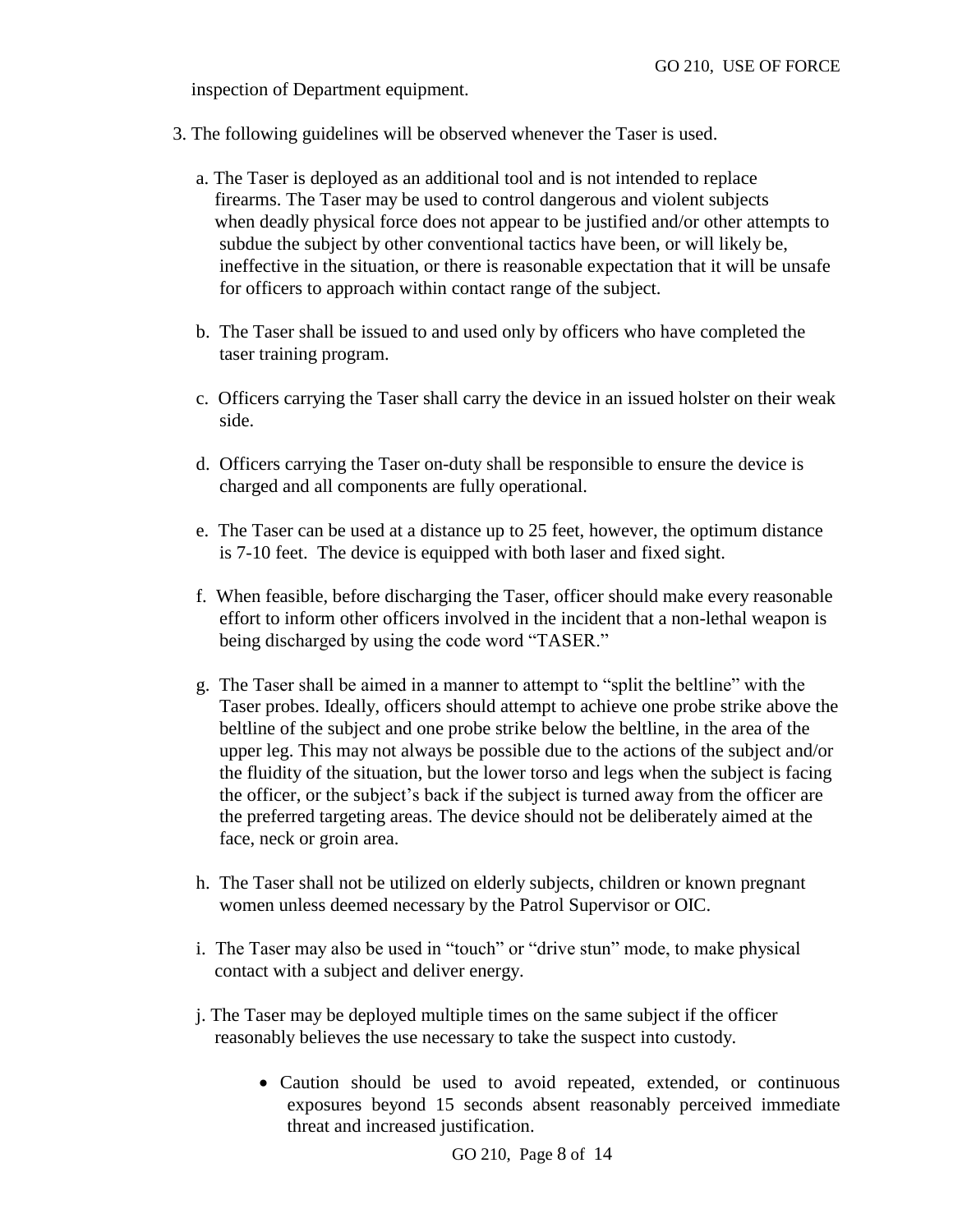- k. The Taser has the ability to ignite flammable liquids. The device is not to be discharged at subjects who have come into contact with flammable liquids or in environments where flammable liquids are obviously present.
- l. Consideration should be given and care taken in situations where the targeted subject is likely to experience a fall from an elevated position.
- m. Each Taser has a data port that stores the date, time and duration of each firing of the weapon.
- n. Tasers will be used but not limited to the following confrontational situations:
	- 1. To defend the officer or another from violent or aggressive behavior directed toward them.
	- 2. To control a subject who has shown himself to be a danger to himself or others and is exhibiting menacing behavior.
	- 3. To extricate a threatening or violent subject from an area that is not conducive to safe entry by an officer.
- 3. Reporting
	- a. Whenever an officer deploys the Taser
		- 1. Determine the physical condition of any injured person and render first aid when appropriate.
		- 2. Notify Communications of the incident and location.
		- 3. Notify a supervisor.
		- 4. Request necessary emergency medical aid.
		- 5. Document the use of force in an Incident report narrative. The incident Report narrative will be completed prior to the end of the officer's tour of duty.
		- 6. The Officer and Supervisor will complete a Use of Force Report, Supervisor Use of Force report as per **GO 212**.
	- b. Each discharge, including accidental discharges of a Taser shall be investigated and documented. Each discharge (intentional or accidental) of a Taser shall be documented in the Incident Report. A supervisor shall be notified as soon as practical.
- 4. Medical Attention/removal of Probes:
	- a. Upon deployment of the Taser, the appropriate medical attention shall be immediately provided to the subject at the scene, if necessary, with follow up medical treatment at an appropriate medical facility. In the event the probes strike a sensitive region of the body (eyes, head, genitals, or female breasts), such transportation to a medical facility shall be provided by ambulance.
	- b. After securing the subject in handcuffs and/or other appropriate restraints, an officer will remove the probes using prescribed methods. However, if the probes are in areas such as face, neck or groin, the officer shall require the subject to be

GO 210, Page 9 of 14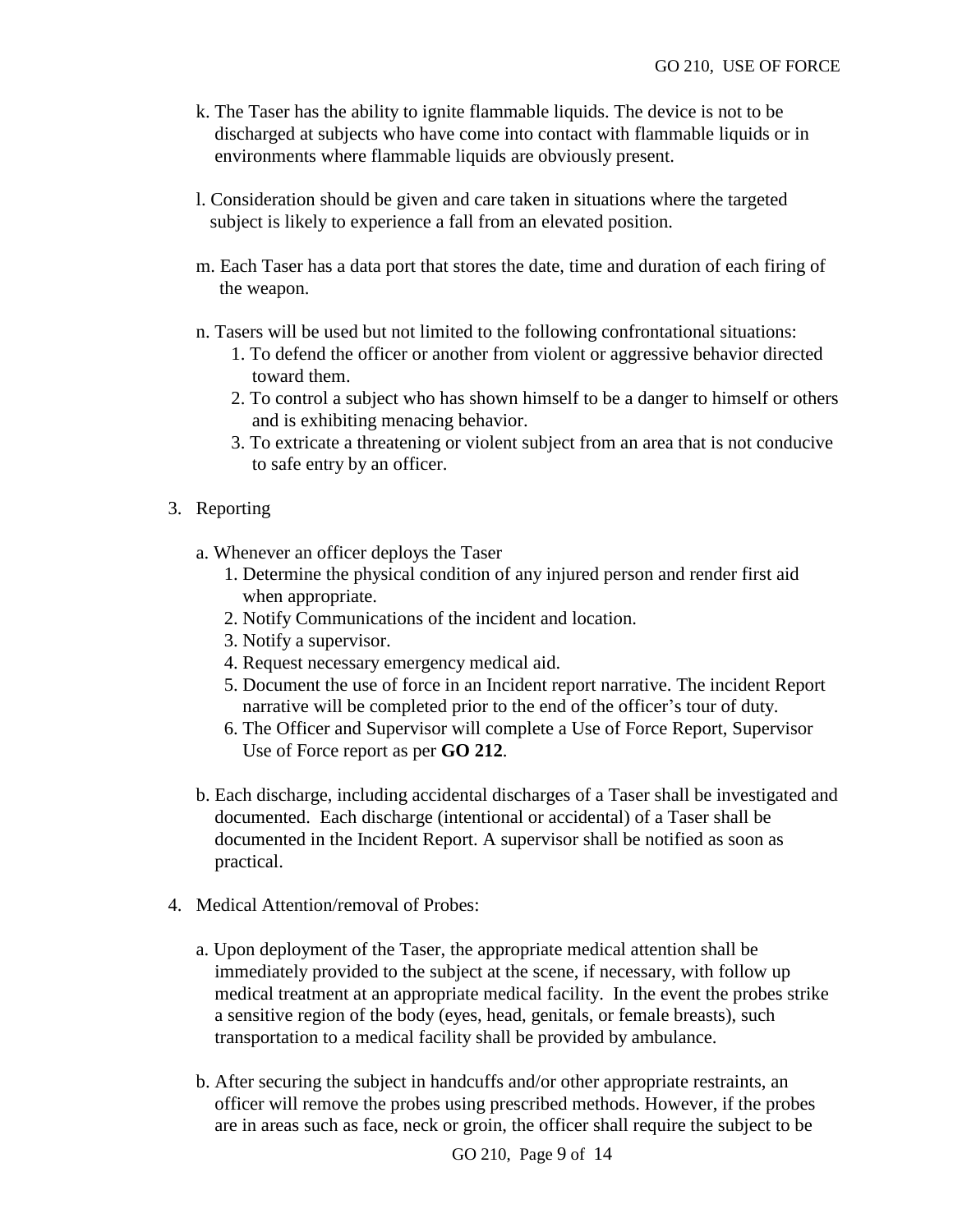treated at a hospital and the probes removed only by medical personnel.

- c. Officers shall wear medical latex gloves, place hand above the probes and stretch the skin taut, using a brisk pull; the officer shall pull the probe out of the subject. The puncture site may be wiped with a sterile alcohol swab and an adhesive bandage applied to the site.
- d. Alcohol swabs, gloves and bandage packaging shall be disposed of in a biohazard bag or receptacle.
- e. Officers shall be guided by the Department's Exposure Control Plan (See G.O. 802).
- 5. Evidence Procedure
	- a. The expended Taser cartridge, probes and anti-felon identification tags (AFIT) will be collected as evidence and shall be treated as biohazard. The probes may be safely contained by inverting them, placing them into the cartridge. (See G.O. 605 Evidence and Property Procedures).
- 6. Record Retention
	- a. The Chief of Police shall maintain and retain a file on all Taser use.

#### **F. Specialty Impact Munitions**

- 1. Specialty Impact Munitions Specialty Impact Munitions are extended range impact beanbag rounds that are fired from weapons that are designated to fire beanbag rounds.
	- a. Use of Specialty Impact Munitions.
		- 1. The Specialty Impact Munitions Weapon along with its rounds will be stored in assigned vehicles. The Specialty Impact Munitions Weapon Delivery System shall be the Remington 870 Shotgun with a fluorescent orange slide and stock. No other weapon is authorized for use with these munitions.
		- 2. At no time will the Specialty Impact Munitions Weapon be loaded with anything other than Specialty Impact Munitions Rounds.
		- 3. Specialty Impact Munitions may be used to control and arrest a violent or potentially violent suspect. This may also include suspected carriers of communicable diseases and those subjects that appear emotionally disturbed.
	- b. Authorizations.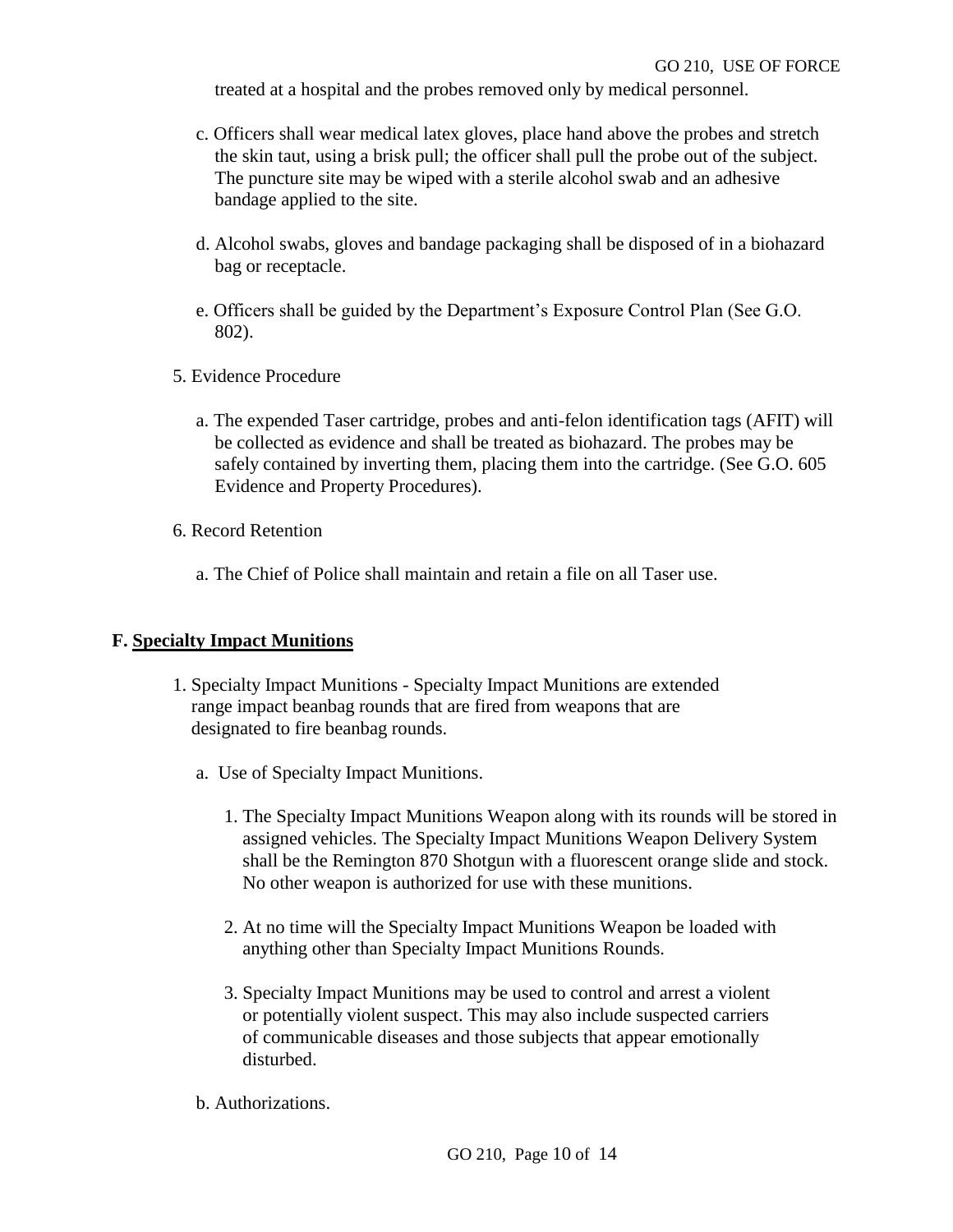- 1. The Officer in Charge or the Patrol Supervisor may summons trained and certified personnel for anticipated use of the Specialty Impact Munitions rounds.
- c. Medical Treatment.
	- 1.When the Specialty Impact Munitions are utilized and the suspect is struck with the projectile, he/she must be transported to a medical facility for observation and examination.
- d. Whenever a certified member of this Department is required to use Specialty Impact Munitions, they will complete a Use of Force report along with all other necessary reports.

# **VI. Duty to Intervene**

- A. Any officer present and observing another officer using force that he/she reasonably believes to be clearly beyond that which is objectively reasonable under the circumstances shall intercede to prevent the use of unreasonable force, if and when the officer has a realistic opportunity to prevent harm.
- B. An officer who observes another officer use force that exceeds the degree of force as described in subdivision A of this section should promptly report these observations to a supervisor.

# **VII. Medical Assistance**

- A. A police officer or other law enforcement entity who has custody of a person must provide attention to the medical and mental health needs of a person in their custody and obtain assistance and treatment of such needs, which are reasonable and provided in good faith.
	- (1) This includes appropriate and timely medical attention being provided to a party injured as a result of a use of force incident.
	- (2) The immediate mental health needs of a person shall be based upon the reasonable cause to believe that a person, who appears to be mentally ill, is conducting themselves in a manner which is likely to result in a serious harm to themselves or others.
- B. In all situations, medical assistance shall be immediately provided to any person who is obviously injured, alleges an injury, or request medical assistance.
- C. Officers should document any requests for necessary medical or mental health treatment as well as efforts of police to arrange for such treatment.
- D. It is the duty of an officer's immediate supervisor to coordinate and make available post critical incident counseling for any officer involved in a use of force incident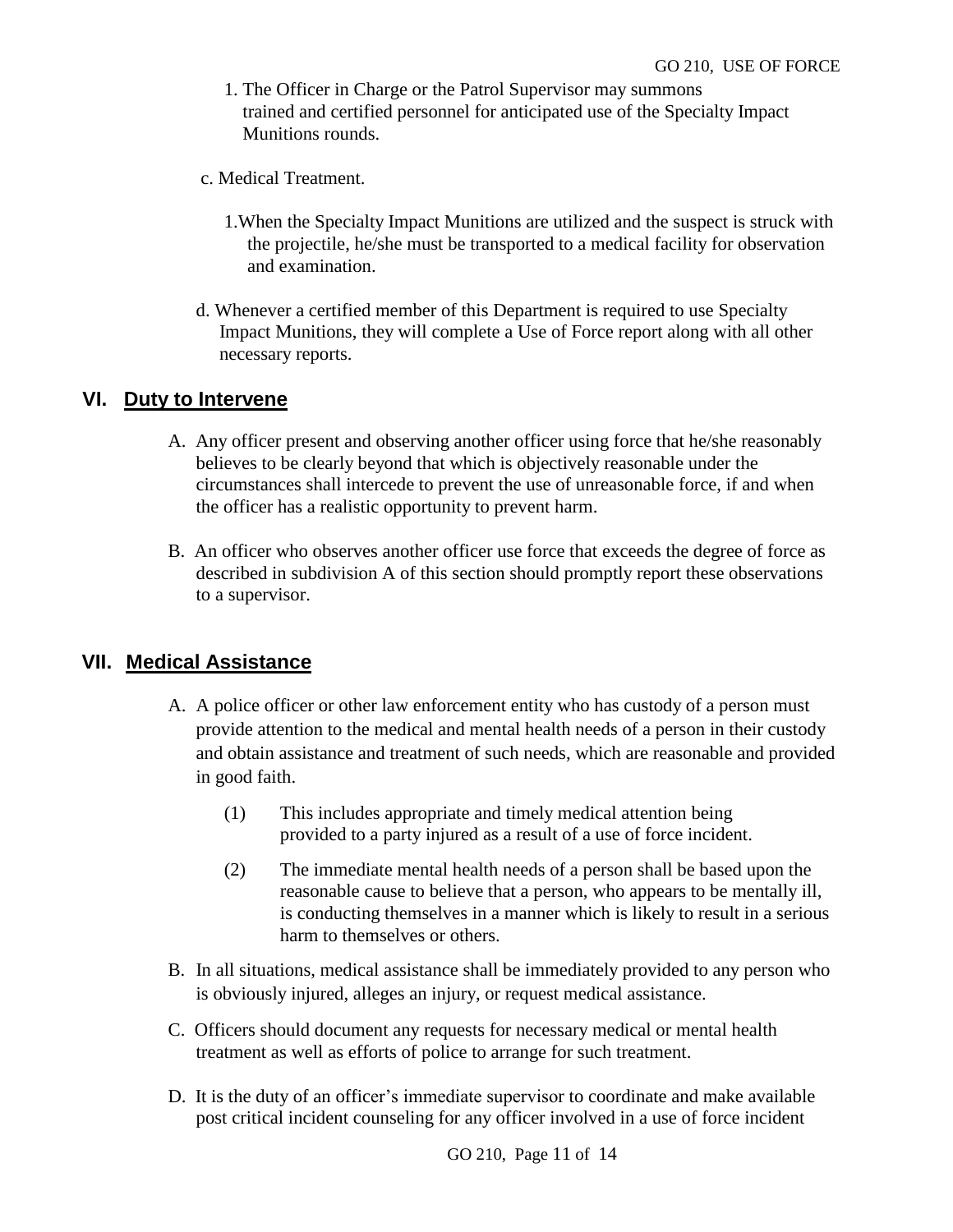where another officer or any citizen suffers a serious physical injury or is killed.

# **VII. General Provisions and Restrictions**

# A. **Warning shots are prohibited.**

- B. Unauthorized weapons/instruments. The carrying or use of any instrument as an offensive or defensive weapon, not specifically authorized or issued as a weapon by the Police Department is prohibited, except when possessed pursuant to official duties. Examples of unauthorized weapons include but are not limited to:
	- (1) Blackjacks, slappers, weighted gloves, stun guns, brass knuckles.
	- (2) Flashlights are not authorized as an offensive weapon to quell resistance except in extreme cases when no other issued instruments are available.
- C. Officers shall not loan or permit the use of department issued weapons to any other person except in the following circumstances.
	- (1) At approved police training activities.
	- (2) Emergency tactical situations
	- (3) When authorized by a superior officer
	- (4) When required for maintenance/repair
- D. Officers shall not leave a Department issued or approved firearm unsecured. This shall apply to on duty and off duty situations.
- E. Only that ammunition issued by the Department shall be used during the performance of official duty.
- F. Force shall not be used by an officer for the following reasons:
	- (1) To extract an item from the anus or vagina of a subject without a warrant, except where exigent circumstances are present;
	- (2) To coerce a confession from a subject in custody;
	- (3) To obtain blood, saliva, urine, or other bodily fluid or cells, from an individual for the purposes of scientific testing in lieu of a court order where required;
	- (4) Against persons who are handcuffed or restrained unless it is used to prevent injury, escape, or otherwise overcome active or passive resistance posed by the subject.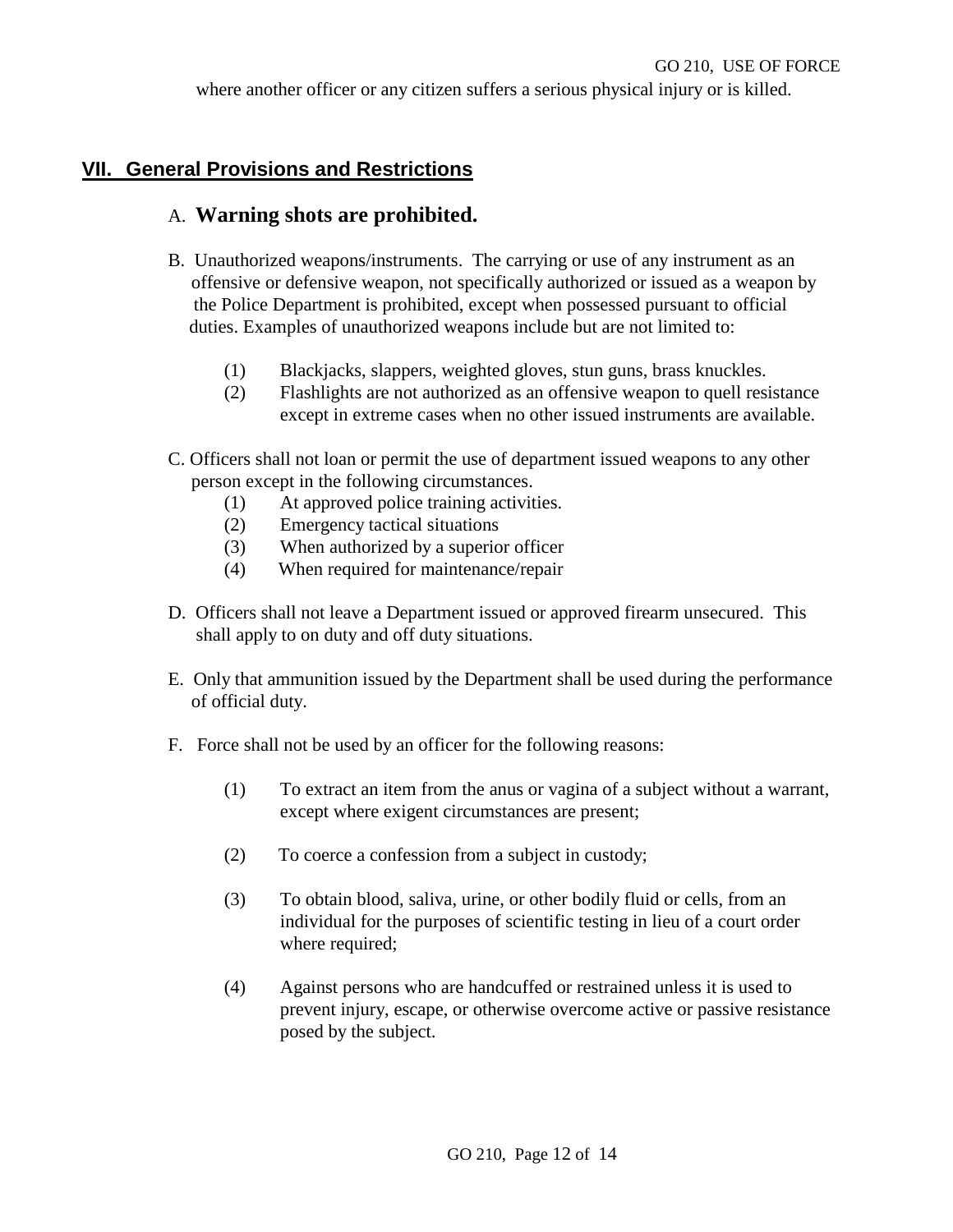#### **VIII. Training**

- A. All officers will receive training on the proper application of force.
- B. Training topics will include use of force, conflict prevention, conflict resolution and negotiation, and de-escalation techniques and strategies, including, but not limited to, interacting with persons presenting in an agitated condition as well as duty to intervene and prohibited conduct.
- C. This policy is not intended to be a substitute for proper training in the sue of force. Comprehensive training is the key to the real-world application of the concepts discussed within this policy.